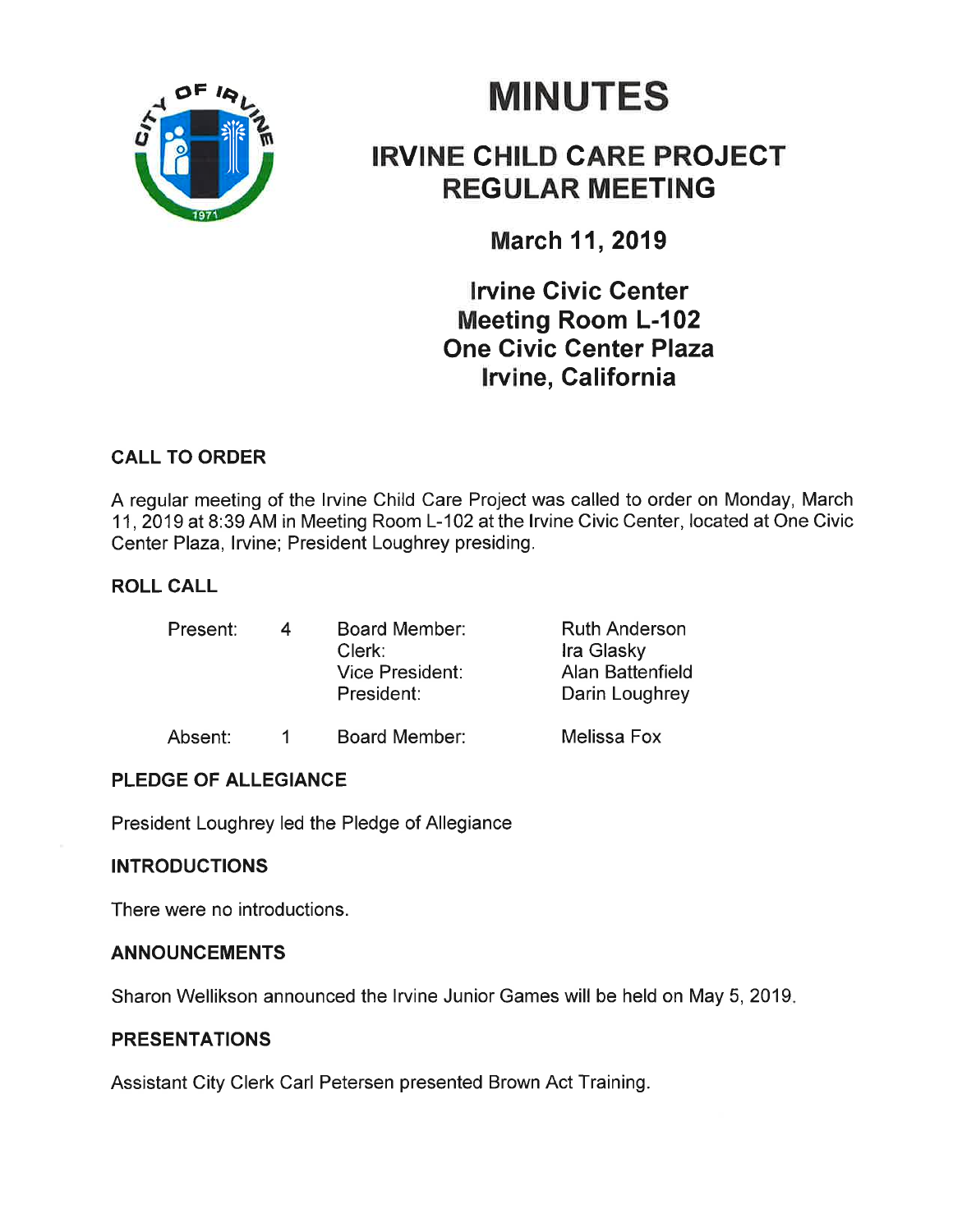#### ADDITIONS AND DELETIONS TO THE AGENDA

There were no additions or deletions to the agenda

#### PUBLIC COMMENTS

There were no public comments.

#### CONSENT CALENDAR

Moved by Board MemberAnderson and seconded by Vice President Battenfield to approve Consent Calendar items 1 through 10.

| <b>AYES</b>   | Anderson, Battenfield, Glasky, Loughrey, |
|---------------|------------------------------------------|
| <b>ABSENT</b> | - Fox                                    |

#### 1. APPROVAL OF IRVINE CHILD CARE PROJECT (ICCP) MINUTES

ACTION: Approved minutes of the lrvine Child Care Project regular meeting of January 14,2019.

#### 2. WARRANT REQUEST - CHILD DEVELOPMENT CENTERS, INC.

ACTION: Approved payment of \$45,003.62 to Child Development Centers, lnc. for child care development services for January 1-31,2019.

#### 3. WARRANT REQUESTS - IRVINE CHILDREN'S FUND (ICF) SCHOLARSHIPS

ACTION: Approved payments for warrants totaling the amount of \$10,497.75 for ICF Scholarships during the month of January 2019.

- $\bullet$  \$8,046.25 to Rainbow Rising
- \$1,097.50 to Kids Stuff
- . \$1,354.00 to Child Development Centers, lnc.
- \$ 0.00 to Creekers Club<br>\$ 0.00 to Dolphin Club
- 0.00 to Dolphin Club

#### 4. WARRANT REQUEST - CITY OF IRVINE

AGTION: Approved payment of \$23,609.13 to the City of lrvine for Program Administration, Grant Administration, and Supplies for the month of January 2019.

- \$22,484.13 for Program Administration
- \$ 1,125.00 for Grant Administration<br>• \$ 0.00 for Supplies
- 0.00 for Supplies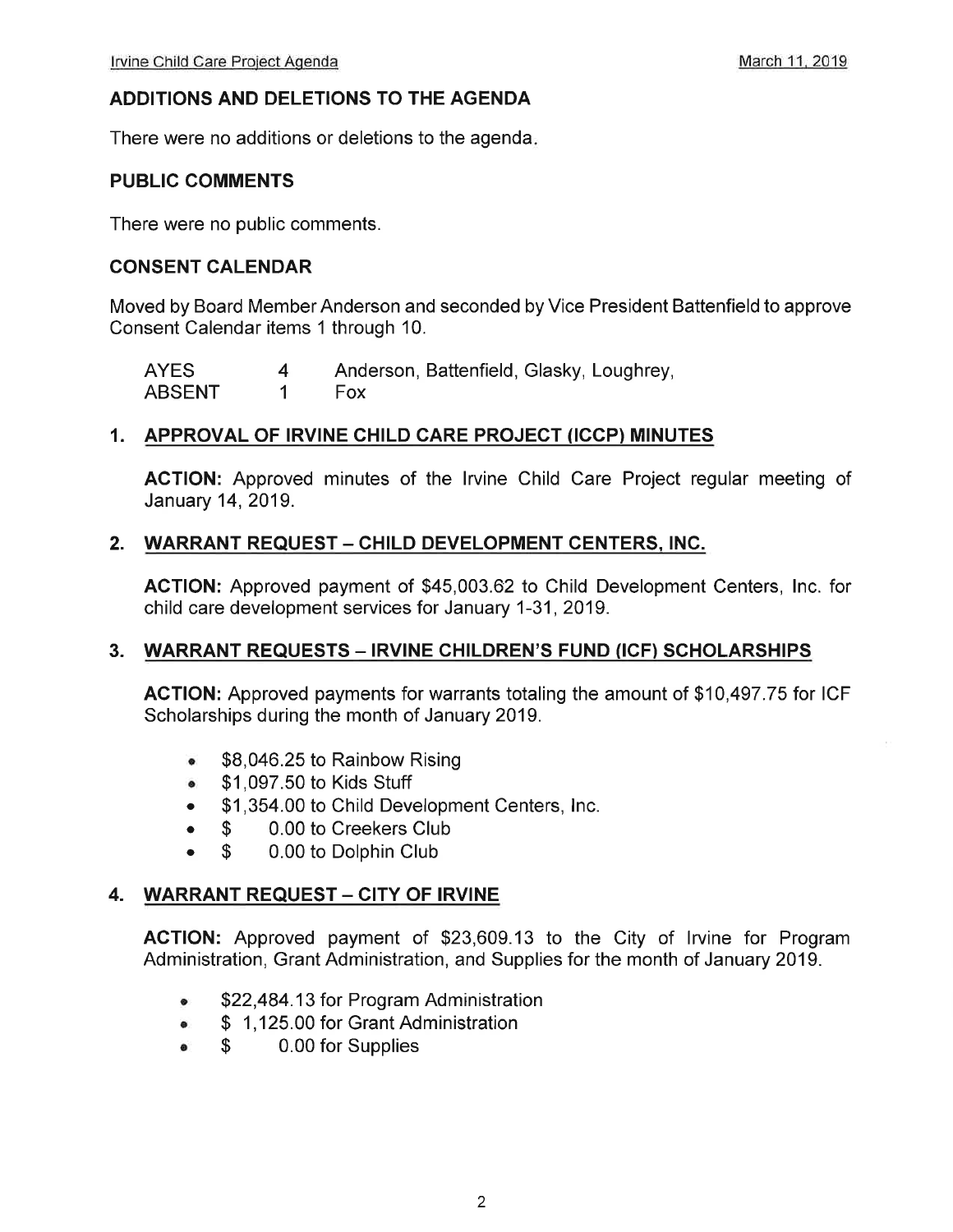#### 5. WARRANT REQUEST - IRVINE UNIFIED SCHOOL DISTRICT (IUSD)

ACTION: Approved payment of \$61,236.51 for Facilities and Financial Support Services, Utilities, Custodial Services, Custodial Equipment Amortization and payment for sale of IUSD-owned portables to ICCP for the month of January 2019.

- **\$36,459.34 for Custodial Services**
- o \$ 675.00 for Custodial Equip Amortization
- . \$10,589.42 for Payment of Portable Purchase
- o \$ 7,262.75 for Utilities
- \$ 6,250.00 for Facilities & Financial Support

#### 6. ICCP PAYMENTS FOR JANUARY <sup>2019</sup>

ACTION: Reviewed and approved January 2019 payments attached

#### 7. ICCP EXPENSES PAID BY IUSD

ACTION: Reviewed and accepted attached invoices in the total amount of \$8,500.00 paid by IUSD on behalf of ICCP.

#### 8. DEPOSIT OF STATE GRANT APPORTIONMENT

ACTION: Authorized the deposit of grant funds from the State Department of Education into the appropriate account as follows:

| \$16,128.00 | 01-005-50100-8290 |
|-------------|-------------------|
|             |                   |

 $$7,414.00$ 01-005-50100-8290

 $\bullet$  \$42,224.00 01-005-50100-8590

#### 9. DEPOSIT OF SCHOLARSHIP FUNDS FROM ICF

ACTION: Authorized the deposit of funds from ICF into the appropriate account as follows:

- $$1,897.40$ 01-005-712-00-8699
- $\bullet$  \$ 8,372.51 01-005-712-00-8689

#### 10. PROGRAM ASSESSMENT REVIEW COMMITTEE (PARC) VISITS

AGTION: PARC recommended and the Board approved lease renewal for the following programs: Alderwood Rainbow Rising, Bonita Canyon Rainbow Rising, Brywood Kids Stuff, Cadence Park Rainbow Rising, Cypress Village Rainbow Rising, Deerfield Child Development Center, Eastshore Dolphin Club, Stonegate Child Development Center, Turtle Rock Child Development Center, and Vista Verde Child Development Center.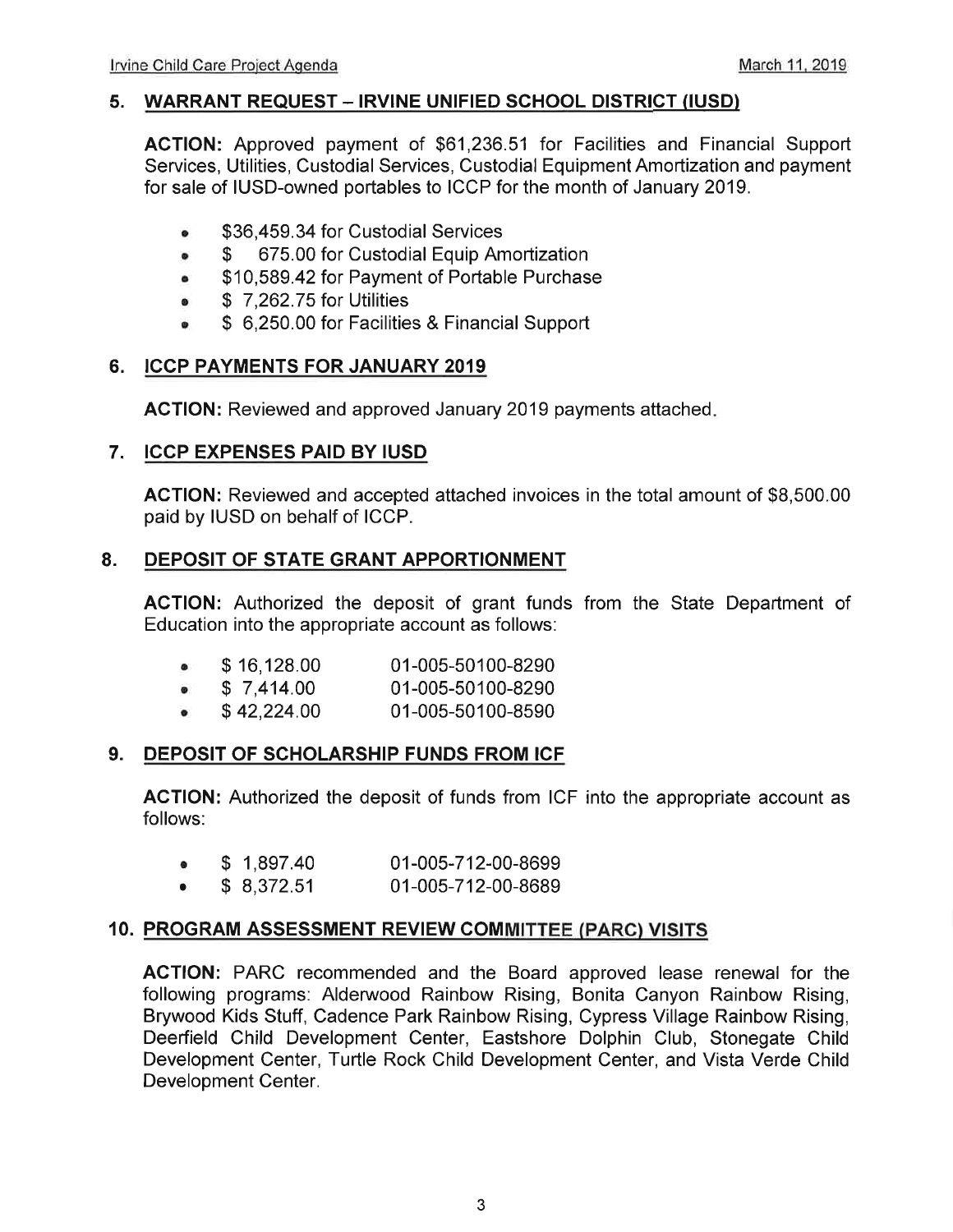#### BOARD BUSINESS

## 1. <u>ICCP PROPOSED BUDGET FOR FY 2019-20 WITH MULTI-YEAR BUDGET</u><br>PROJECTIONS

John Fogarty, IUSD Assistant Superintendent/Chief Financial Officer, presented the item and responded to board inquiries.

Discussion included: purchasing new vehicles for the janitorial staff to serve new sites; capital expenditure funds; status of hiring an IUSD Maintenance and Operations consultant to conduct a comprehensive ICCP facility assessment; interest in reviewing future budget proposals to include a  $0\%$ ,  $1\%$ ,  $2\%$ ,  $3\%$  rate increase for Board consideration.

ACTION: Board reviewed and discussed.

#### 2. WARRANT REQUEST - CHILD DEVELOPMENT CENTERS, INC.

ACTION: Approved payment of \$11,146.92 to Child Development Centers, lnc. for child care development services for the months of July through October 2018.

#### 3. ICCP BOARD ELECTIONS

Supervisor Stubbler opened the floor for nominations of ICCP Board President.

#### Selection of Irvine Child Care Project President

President Loughrey motioned to nominate Vice President Battenfield as President Motion seconded by Board Member Anderson, and carried unanimously.

| <b>AYES</b>   | Anderson, Battenfield, Glasky, Loughrey, |
|---------------|------------------------------------------|
| <b>ABSENT</b> | <b>Fox</b>                               |

#### Selection of Irvine Child Care Project Vice President

Board Member Loughrey motioned to nominate himself as Vice President. Motion seconded by Board Member Anderson, and carried unanimously.

| <b>AYES</b>   | Anderson, Battenfield, Glasky, Loughrey, |
|---------------|------------------------------------------|
| <b>ABSENT</b> | <b>Fox</b>                               |

#### Selection of Irvine Child Care Project Clerk

Vice President Loughrey motioned to nominate Board Member Glasky as Clerk. Motion seconded by Board Member Anderson, and carried unanimously.